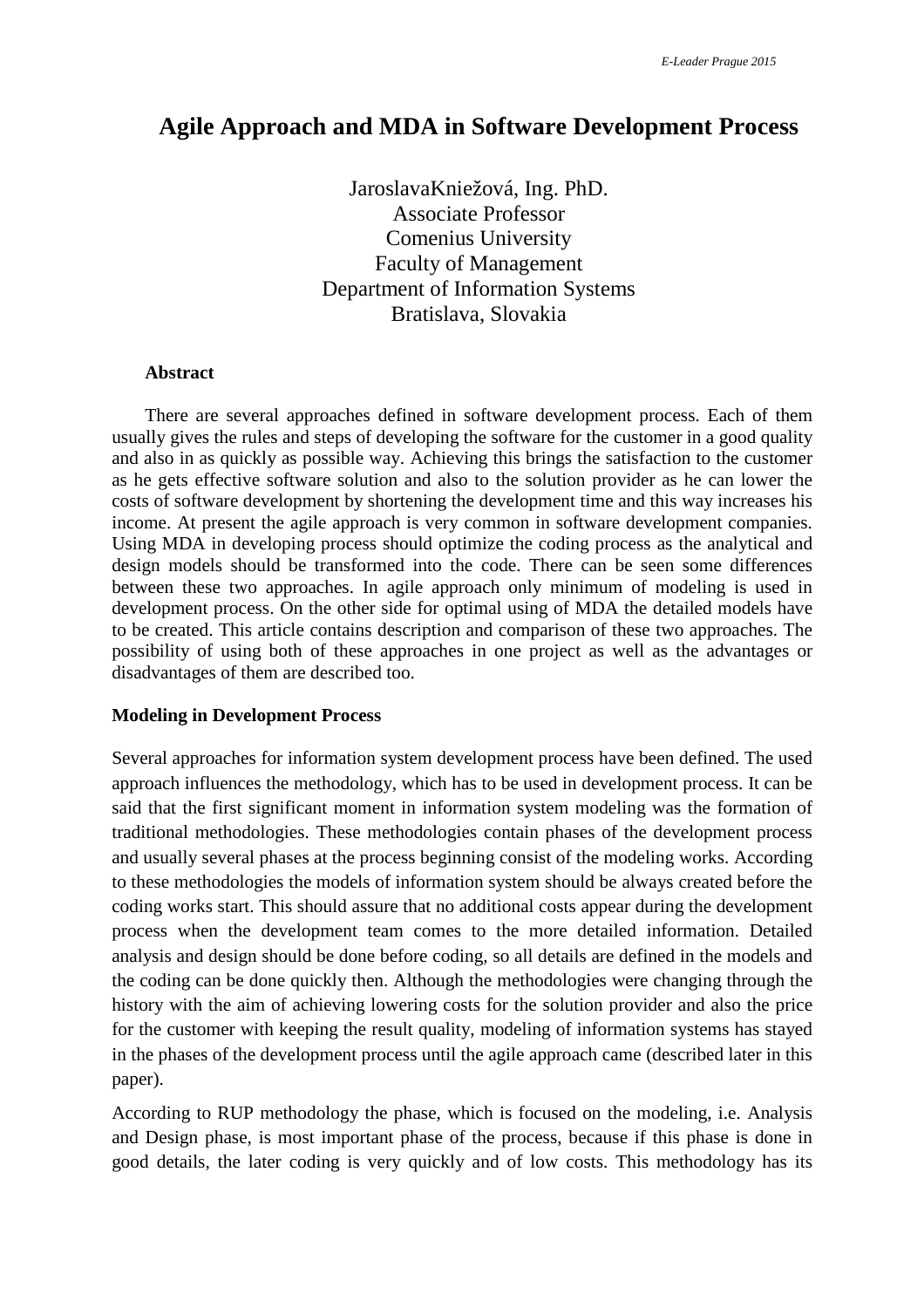evaluation cycle as after each phase of the project the finished works are evaluated according the previously defined criteria. And the evaluation after Analysis and Design phase is very important too, because on this evaluation and the decision based on it the whole project success depends.

It can be said that only UML language is used for modeling at present. The language was defined so as to unify the language of the analysts and their models. UML should be used together with the chosen methodology, i.e. the development team should follow the phases of the methodology and use UML for the models creating within them.

# **Model Driven Architecture in Development process**

Model driven architecture (MDA) is the approach in development process, which is based on the UML language and is said to be the future of fully using UML in development process [1]. The main idea of MDA is that the software product is the result of models transformation process. According to this approach several models should be created with the defined sequence of their transformation. At the end of this process, the last model should be transformed to the source code. The suitable CASE (Computer Aided Software Engineering) system is needed and supposed to be used.

In this approach the main works are done when modeling in the development process and therefore models creation is supposed to require majority of the time and finance project calculation. The model which is the basis for the transformation to the source code has to contain all details and all defined solutions.

The models created in MDA (Figure 1) approach are:

# A. CIM – Computer Independent Model

In this model the basic system requirements are modeled, project dictionary and the main system use cases are defined. There is a minimum of computer processing details in this model and the information should be modeled on use case (conceptual) level.

## B.PIM – Platform Independent Model

This model is created when more details are added. The being built system is modeled in more details including the way of tasks processing – the use cases are modeled in details of the way how they will be done by the system. The details are captured at logical view, i.e. all data and algorithm details abstracted from platform specific processing.

## C.PSM–Platform Specific Model

This model is worked out for the platform which will be used. The code – level details are included in the models. This model is the last one in the transformation and is used for code generation.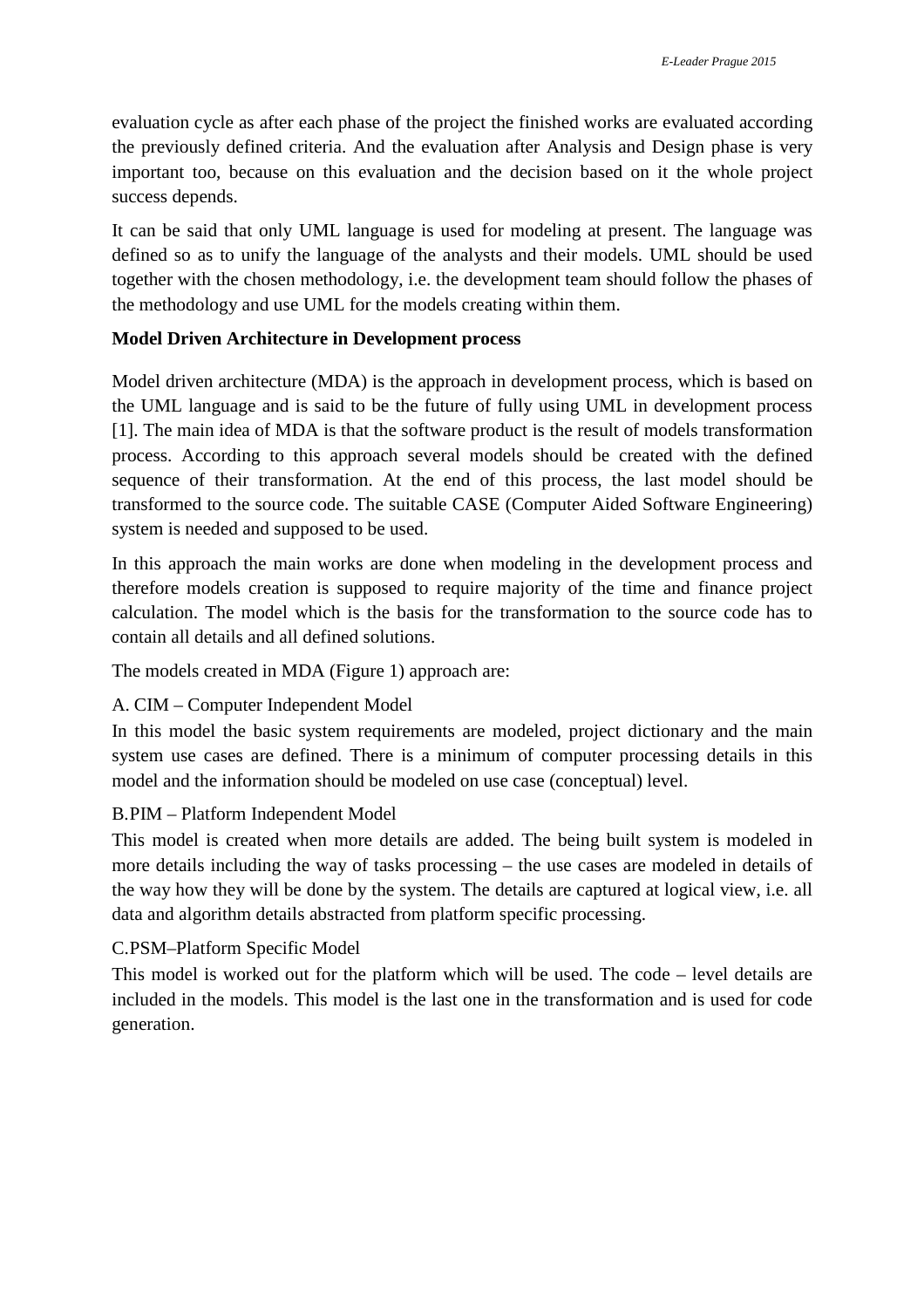

Figure 1Models in MDA

As the MDA architecture is supposed to be used very often in the future for model based application developing and the majority of the project works will cover modeling, there are many publications with attention to this problem (for example [4], [5]). Developing an application fully MDA way means using CASE tool to generate source code from the detailed models and this means minimum coding and maximum modeling.

## **Agile Approach in Development Process**

It can be said that the 2001 year and the definition of the Manifesto for Agile Software Development is the beginning of the agile approach in software development. The Manifesto for Agile Software Development contains principles for agile developing which can help to achieve the project aims given by the development team. The aims in agile development are based mainly on one factor and this is the time. Agile development means developing the application in as short time as possible. Although the result is not complete and/or is not of required quality the time is the main (and often the only) factor of the project success. As the time has to be shortened as much as possible, some of the project works are skipped. This approach was formed based on the idea of a group of programmers, according to whom the system modeling spends a lot of time and produces no result for the customer (only for the development team members) and therefore it should be minimized. Although the programming works will be reworked because of not having solved the details in models, models are not created in this approach or are created very minimally and without details, only on the conceptual level.

It can be said that developing of an application using the agile approach brings more programming and less modeling through the project life cycle. Agile approach is very common at present and there are lots of companies using it. There are methodologies, which support this approach, for example SCRUM. Development life cycle in agile methodology is based on very often usually daily organized meetings on which the work details needed on that day are discussed. It is very important that the customer and future system users are present at these meetings and every team member who cooperates on the discussed project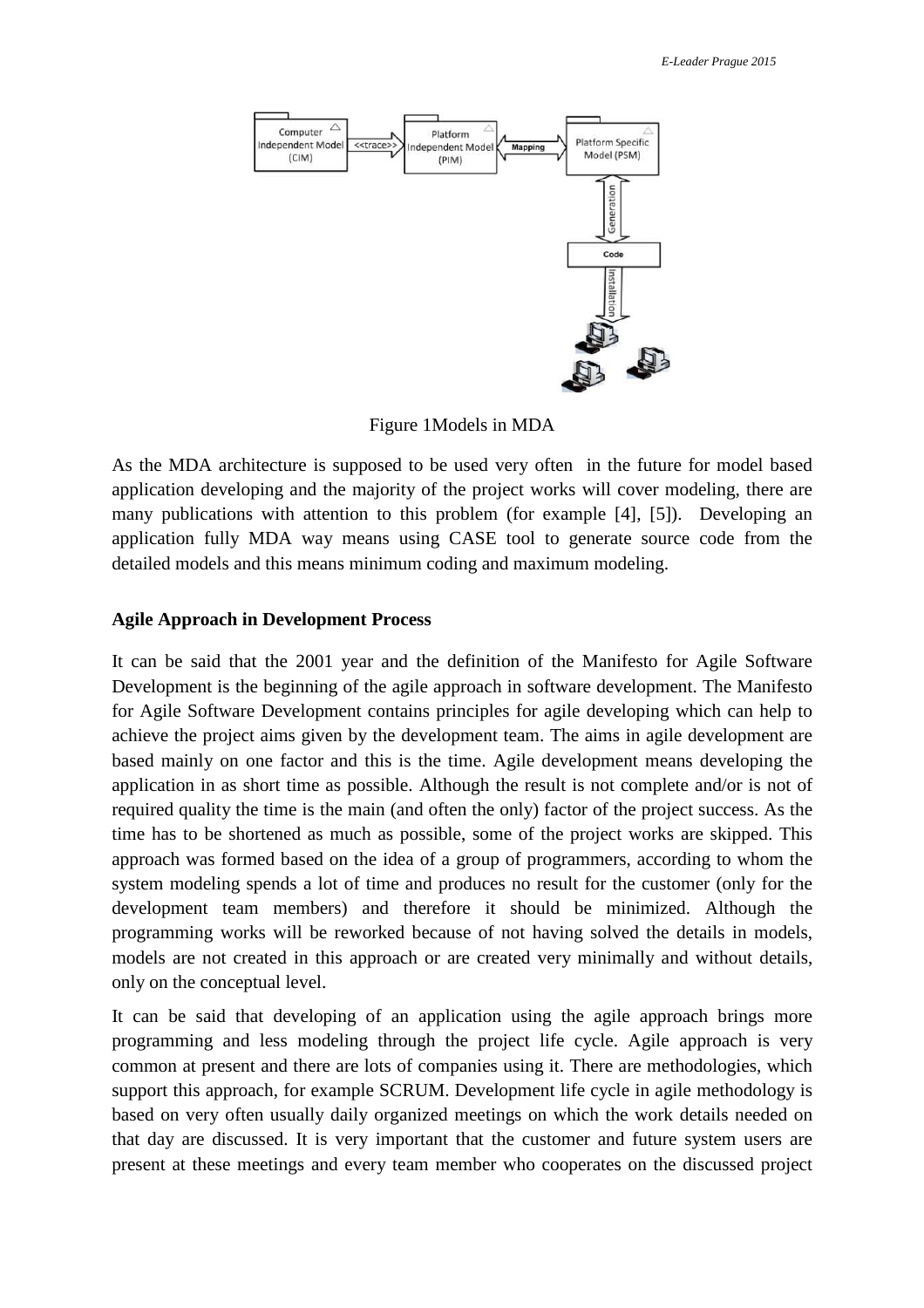part should be present too. It can be said that these meetings replace the detailed modeling the actual particular requirements are defined and the way of implementation of the particular tasks are on the programmer who implements them.

# Agile development disposable time + offered money => **Delivered functionality**

**Traditional development** 

# Required functionality => estimated time + asked money

# Figure2Principle of Agile and TraditionalDevelopment

Understanding the agile approach means knowing and understanding its main principles (Figure 2). In traditional development the first step was discussing the required functionality of the future system and then the needed time and money were derived. In the agile approach the time and money are given at the beginning and then the system functionality, which is to be delivered, is derived from these constants.

# **MDA and Agile development - comparison**

According to the characteristics about these two approaches, given above, it can be defined one main difference between them. As the MDA approach represent creating detailed models, this kind of project works are the main part of the project life cycle and can spend most time and money as well. Most team members should be analysts, who create these models. On the other site, the agile approach means very minimum of the modeling and maximum of the programming, including refactoring instead. This is really a big difference between these two approaches which influences other important facts. To find out and describe these facts as the advantages or disadvantages it is needed to define the need and the position of the modeling in the project lifecycle. The reasons (the aim) to model (and take the advantages of modeling) can be defined as:

1. Discuss and solve problems

Models are created so as to catch the information about the future system. The analysts design and discuss the solution with the customer and the accepted issues are described in the models. These models are the starting point for the programmers. The advantages are:

- There are more people cooperating on one problem. The customer as future system user plays very important role in this process and his opinion is the key factor for the project success. When creating models, the customer's opinion can be captured in these models. Also the other team members can share these models and this way they can cooperate on the solution. The model, which was created this way, keeps the solution as the result of customer's and anyone's team member discussion.
- The models keep accepted solution. In this case the result of the analytic works is 'on the paper' and it is not possible to ignore once agreed solutions for other team members and for the customer as well.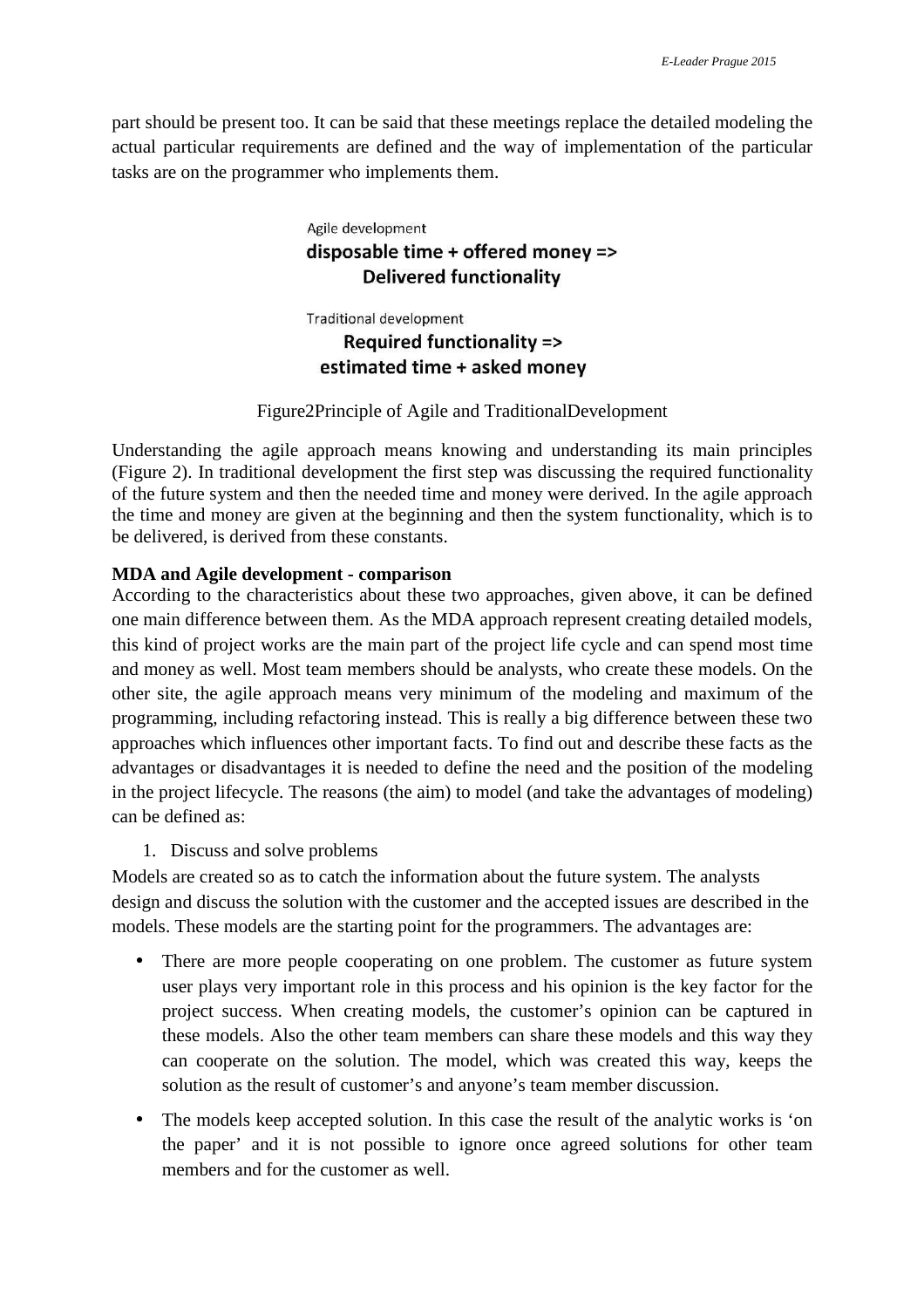- Keeping the historical information. Sometimes solving some problems can be postponed and the development team members continue in working on these issues after some (sometimes longer) time. As the previously discussed details are in the models, the team members can look through the models instead of discussing these issues once more.
	- 2. Change management

It can be said that no project without any change in its requirements exists. It is very usual that the customer changes the requirements during the project works. The development team has to accept these changes but it is possible (and it is good because of cost control) to discuss the rules of such changes. Any rule is agreed between the development team and the customer, it will be always much easier to manage them when the changes are defined in the models.

There can be also the disadvantages of modeling defined as:

1. Time spending

Creating models requires time. The analysts have to discuss all problems, design the solutions and discuss them again so as to be able to define all needed details in the models. Because of this, the time increases and together with it the costs increase. Usually there is no possibility or it is extremely unprofitable to stop or postpone the project in this phase because although the models are created, there is usually nothing to deliver to the customer and therefore no payment from the customer.

2. 'Nothing' to show to the customer

Although the models are discussed between the analysts and the customer and are shown to the customer, the customer still cannot 'click' on any button and everything is only 'on the paper'. The customer may get feeling that the development team has done nothing and may not deliver the product on time.

As the conclusion from this comparison it can be claimed that the big difference between MDA and Agile approach is in the amount of modeling. Whether to model or no to model – this question can be answered according to the priority, which is defined for the particular project. As the modeling brings lower risk in the project (everything is in on the paper and the costs are controlled), decision for modeling can be made in cases when the risk is higher or risk managing is set as the priority. On the other side, modeling can spend a lot of time and therefore if the time is the priority, minimizing of modeling is good decision then.

Other difference can be defined between MDA and Agile approach except of the amount of modeling. That is the phase in which the changes of the requirements are solved (Figure 3).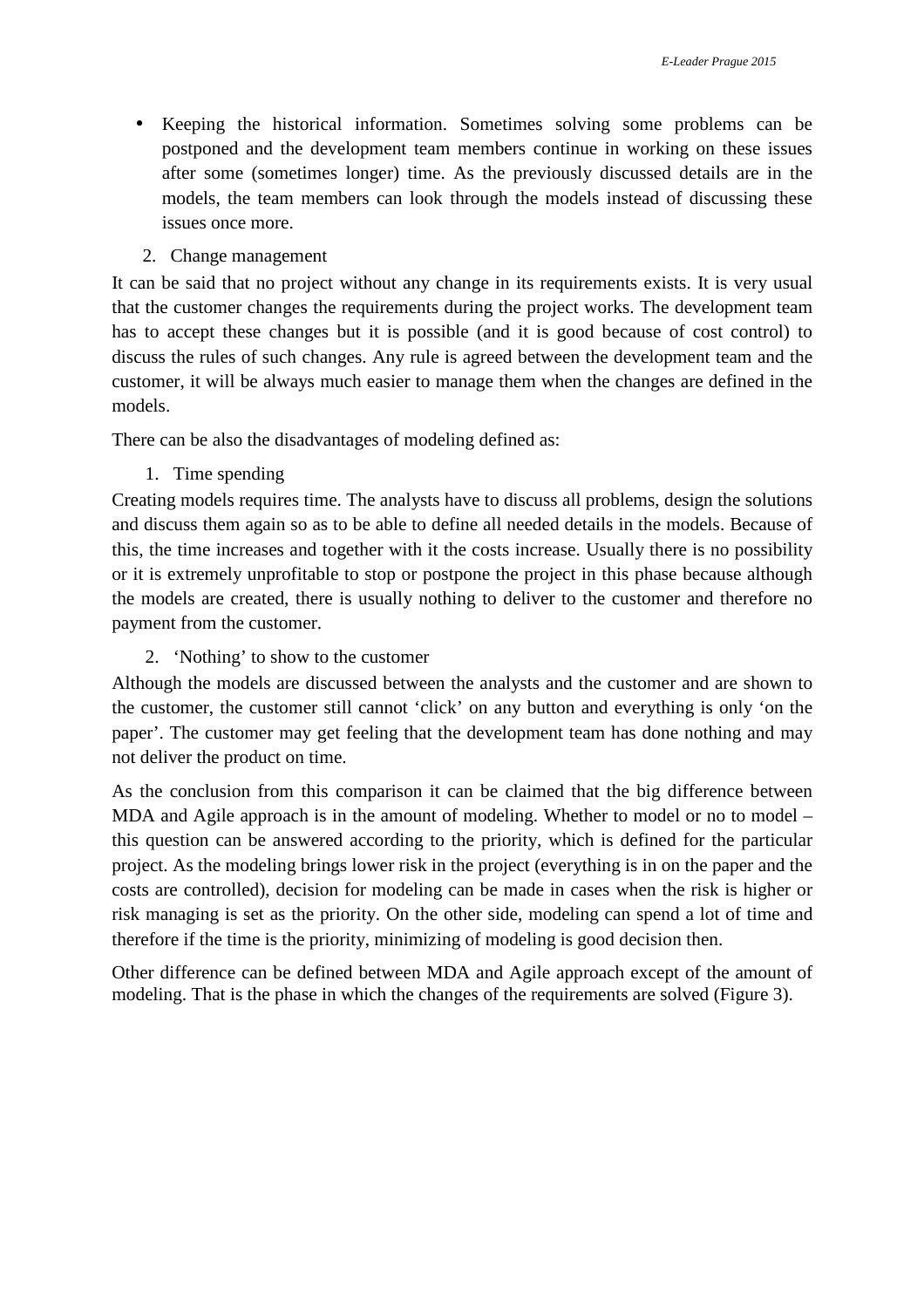

Figure3Requirements Requirements Changes in MDA and Agile Approach

MDA modeling covers more project time than in agile development, as the code is generated. All problems have to be solved, so all requirements changes have to be solved till this phase too. On the other side in agile approach coding covers the most project time, so the majority (or all) of the requirements changes, is solved in this phase. This is the difference and the advantages and disadvantages could be defined so as to say what is better. e Approach<br>
ent, as the code is generated.<br>
e to be solved till this phase<br>
project time, so the majority<br>
is is the difference and the<br>
is better.<br>
anges are elementary, the<br>
changes are more significant<br>
em in sooner pha

The advantages of solving changes in models are:

- 1. Time spending in case of bigger changes. If the changes are elementary, the programmer can work out them very quickly. But if the changes are more significant or influences other parts, it is always better to solve them in sooner phases of the project life cycle, when there is not so much work done.
- 2. Changes with influence to other project parts. Some of the changes may require changing also other part of the project and in this case it is better to solve them in the model, where these dependences can be modeled and better recognized.
- 3. Documenting the changes. If the changes are described and solved in the models, the history of changes can be kept. If the changes are solved only in the code, it is very rare to keep the detailed history about every change. The programmers usually quickly continue to solve the following task so as to save the time instead of documenting the change in details.

The disadvantages of solving changes in the models:

1. Changes can be seen for the customer. If the change is done directly in the code and can be seen directly when working with the system, the customer can better specify if this change is complete or not. The customer can better discuss what he needs and if the done works are good.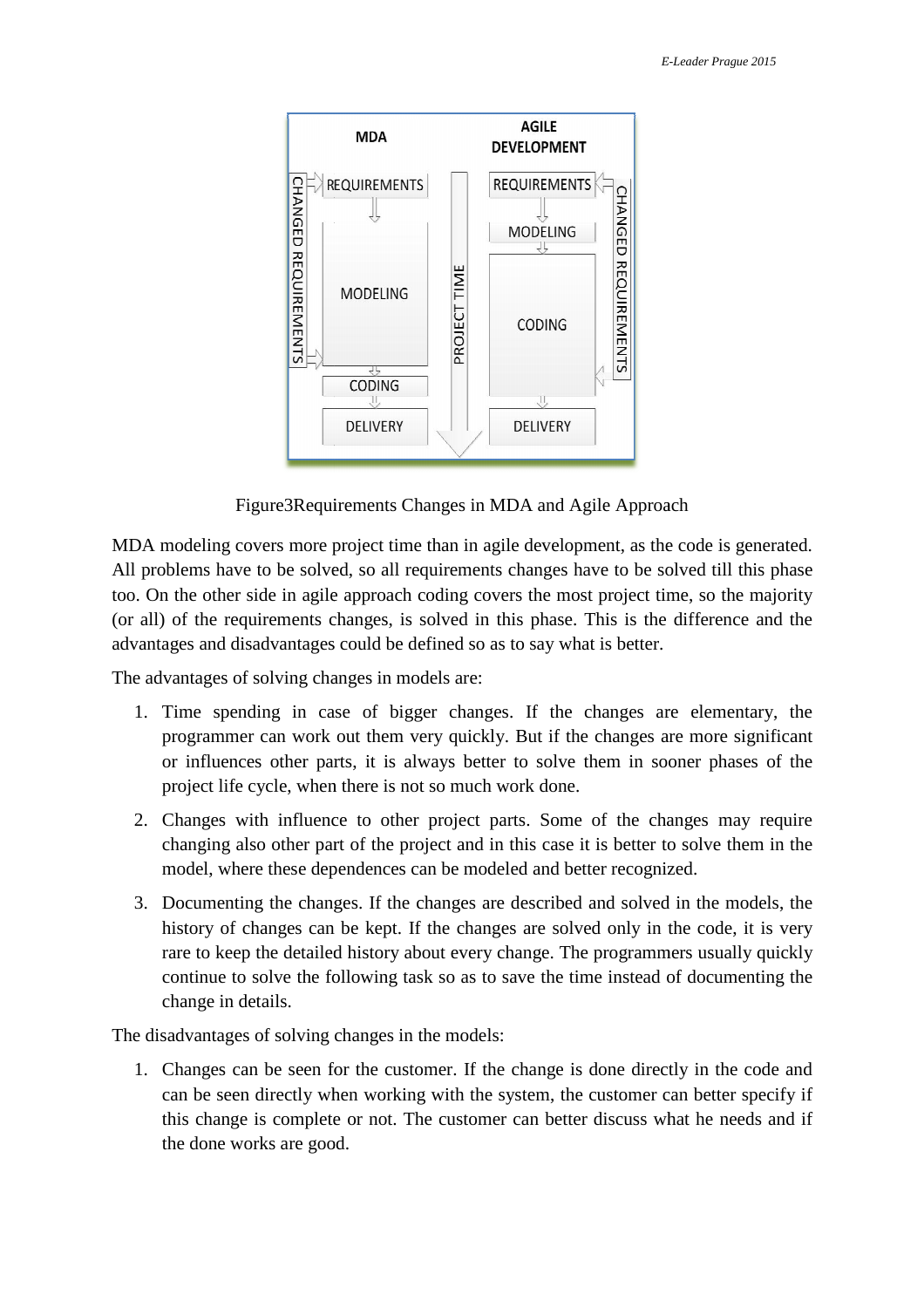2. Time spending in case of elementary changes. If the changes are not so big, it is always more quickly if only the programmer solves it instead of communicating the change between more people in the development team and describing the change again and again to the other member.

As the conclusion from this comparison it can be said that in case of small, elementary changes it is better to solve them in coding phase with the attention to document them. There are suitable software tools for making notes about done works and for small changes this way is sufficient. On the other side when the changes are bigger and dependent on other parts (or other parts are dependent on the changes), in this case it is better to model them.

The previous described views on the compared approaches were based on the difference: how much to model and where in the life cycle to solve the changes of the requirements. There is one more important fact in the MDA approach. This approach requires the compatible CASE tool, which could generate the code of a good quality from the model. As the code is generated at the end of the life cycle, the risk can be defined, when a lot of project works are done (models in very details) and if anything is wrong in generating and the code has to be recreated, the costs increase very fast. This risk can be lower very rapidly in case the development team uses proved CASE system and knows its functionality well. This risk depends on the experiences of the developer team and not on the chosen approach and therefore in case of comparison the two approaches, is not relevant. It is very important though therefore it has to be mentioned.

#### **Using both approaches in one project**

There are big differences between these approaches and usually for one project only one methodology and with it one approach is used. Although the question about the possibility of using both approaches in one project can be given. The aim of this way of combination is to take the advantages of both approaches and avoid the disadvantages on the other side. The beginning of the project lifecycle can be the same in both approaches, i.e. the requirements definition. After this point the development team has to decide which approach will be used.

According the previous described advantages and disadvantages it can be said, that there is the way how to combine the approaches. After the requirements definition the development team has to characterize the problems which are to be solved and the dependences between the particular tasks to be solved. If there are some project parts which are more complex and dependent between each other, it is better to model them (and use MDA). And if it is possible to divide the project parts with more and less complexity, then it is the situation when the approaches can be combined. If the more complex problems will be modeled and for developing of the less complex problems the agile approach will be used, in this case the advantages of both can be taken and the disadvantages can be avoided.

### **Conclusion**

The two approaches were described and compared in this article. MDA approach is supposed to be the future of using of UML language and developing the software using the suitable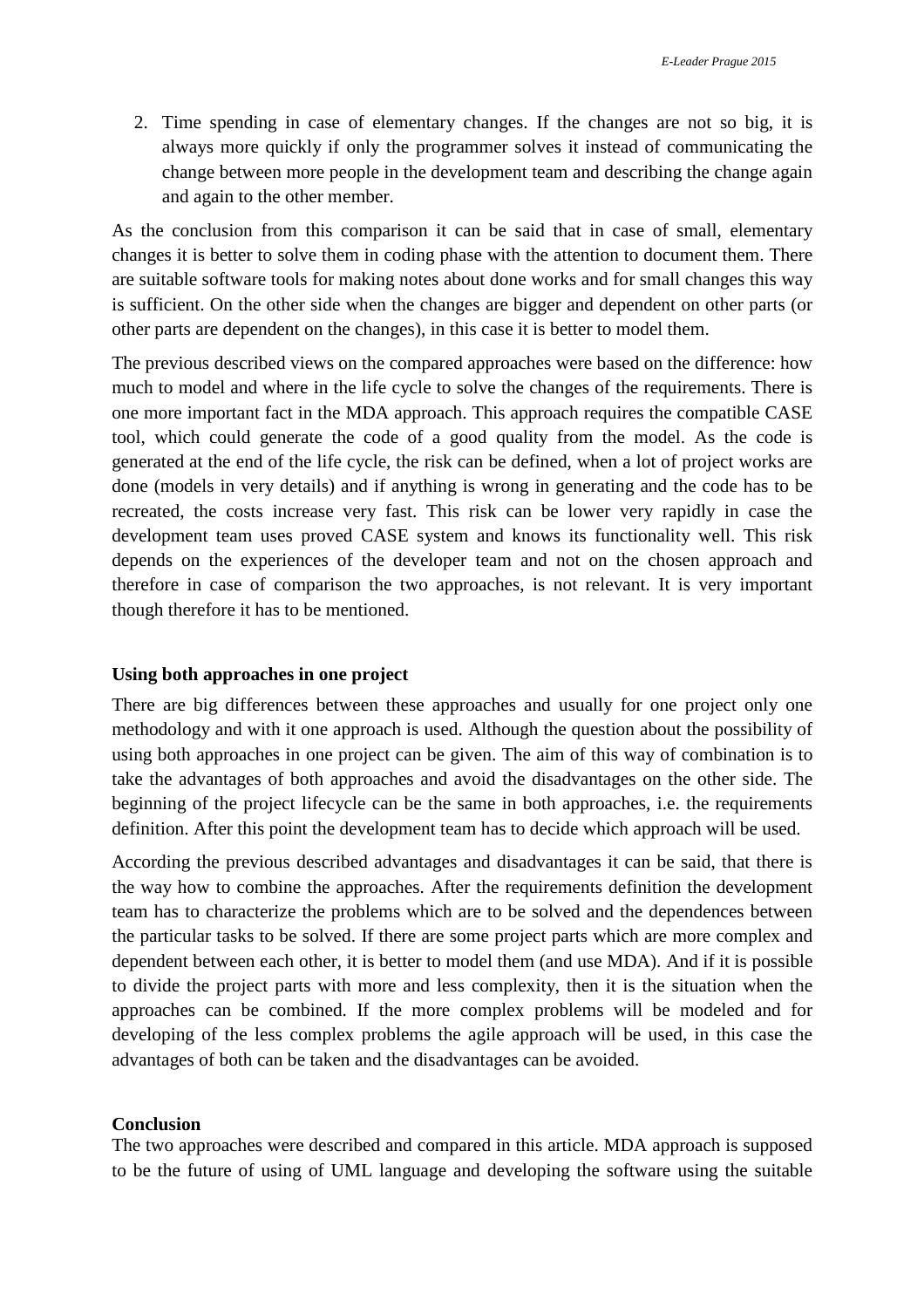CASE system. The agile approach is very often used in praxis at present with aim to lower project time and with it also the project costs. There are big differences between these two approaches, which can be summarized as:

- The amount of the modeling in the project. While in the MDA approach, there is much more modeling in the project lifecycle, in agile approach, there is only minimum of creating system models.
- The place of requirements changes solved in the project lifecycle. While in the MDA approach the changes are solved when modeling, in agile approach the changes are solved in coding. Agile approach accepts recreating the code because of the requirement change.

The differences bring the disadvantages and advantages of these approaches resulted mainly from the decision whether to model or not. In some cases created models can be big advantage for examplewhen more complex problems which have to be solved or in case of requirements changes in this kind of problems. On the other side, a lot of not so complex problems give the reason to minimize modeling as creating models in these cases and communicating the models between the development team members could spend more time unnecessarily.

The described advantages and disadvantages give the question about combining these two approaches so as to take only the advantages and avoid the disadvantages. This is possible if the project tasks can be divided into two (or more) parts, one with more complex tasks with more dependences between each other, and the other, less complex with less dependences. Of course there should be minimum dependences between these two parts. The dependence appears when a change in one task requires changes in other tasks being dependent on this task. The MDA approach could be used for the project part with more complex problems to be solved and the agile approach for the other part. The project part with the less complex problems can be much bigger, because there can be many problems of this kind to be solved. Using the agile approach for this part can shorten the project time very significantly.

# **References**

- [1] J. Arlow and I. Neustadt, "UML 2 and the Unified Process: Practical Object-Oriented Analysis and Design," 2nd ed., Pearson Education, Inc, Addison Wesley Professional, 2005
- [2] F. Truyen, "The Fast Guide to Model Driven Architecture The Basis of Model Driven Architecture", Cephas Consulting Corp, Whitepaper, 2006
- [3] Composite authors, "Manifesto for Agile Software Development," available at: http://agilemanifesto.org/
- [4] M. Tavač, V. Tavač, "DBRE and MDA integration," In: Objekty 2011 proceedings of the 16th international conference on object oriented Technologies, Žilina, Slovakia, November 2011, ISBN 978-80-554-0432-5, pp. 52-65